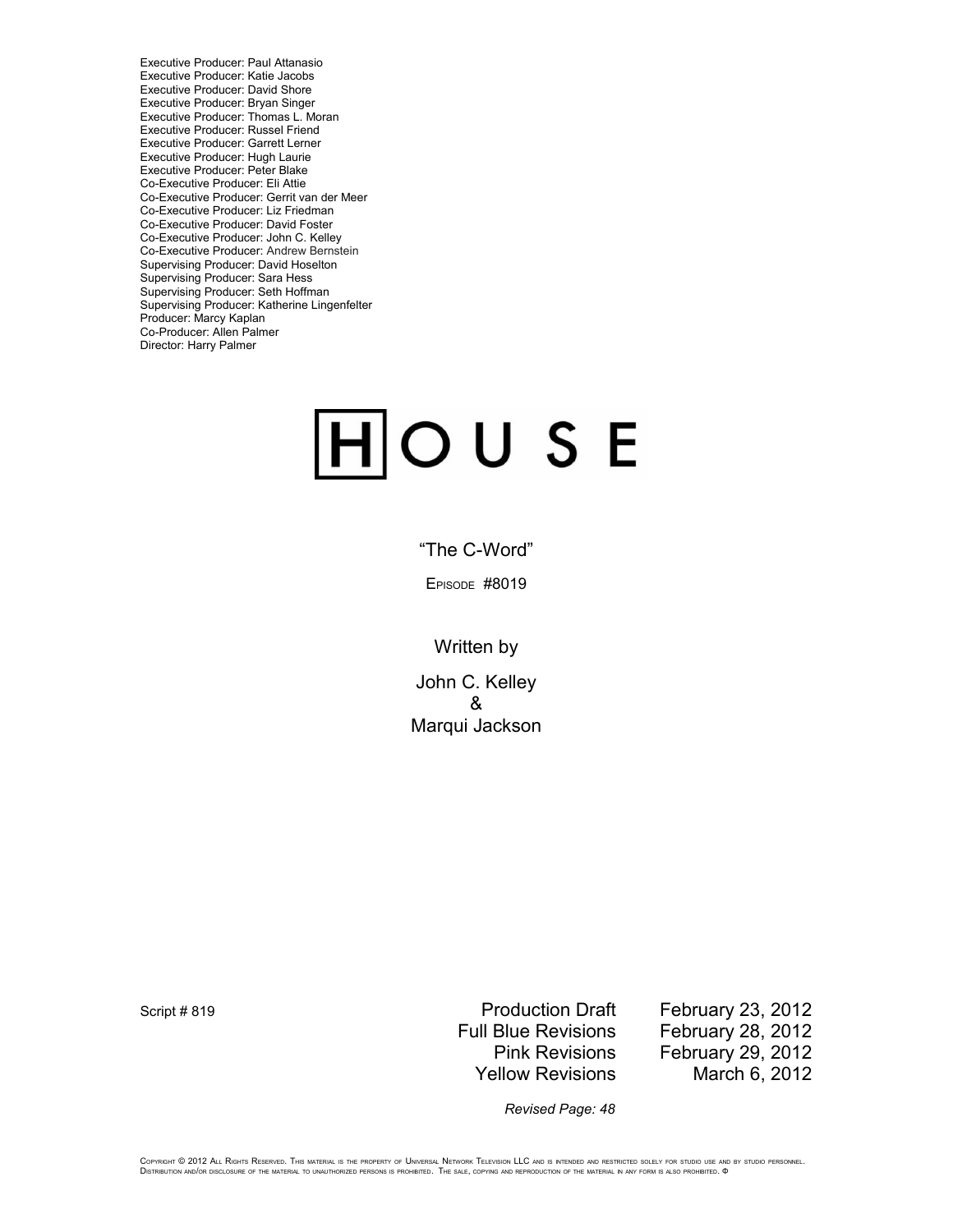## TEASER

FADE IN:

CLOSE ON a FRISBEE flying over a carpet of grass. A DOG leaps up and snatches it from the air. PULL BACK to reveal...

1 EXT. CITY PARK -- DAY (DAY 1) 1

It's a beautiful day. The park is full of people. Footballs are tossed around; smoke from BBQ grills fill the air; various birthday parties are underway.

The playground is swarming with children. One of the kids amongst the fray is EMILY LAWSON, 6. Her father, SIMON LAWSON, 30s, holds her on his lap and she squeals as they slide down a slide...

> SIMON What do you want to do next? Swings? (Emily shakes her head) Crawl tube? (wrong again) I think we're running out of options.

Emily grabs her father's hand. She yanks him toward the carousel directly behind them.

> EMILY I want to go on the merry-go-round.

> > SIMON

Again?

EMILY But this time all by myself.

SIMON

(not sure) I don't know, jelly bean.

EMILY

I'm six. I'm not a baby anymore. (hands clasped, pleading) Please?

Emily looks up at Simon with those puppy dog eyes. He melts. How can he refuse her? She's daddy's little girl.

> SIMON You promise you won't tell Mom? She'll kick my butt if she finds out.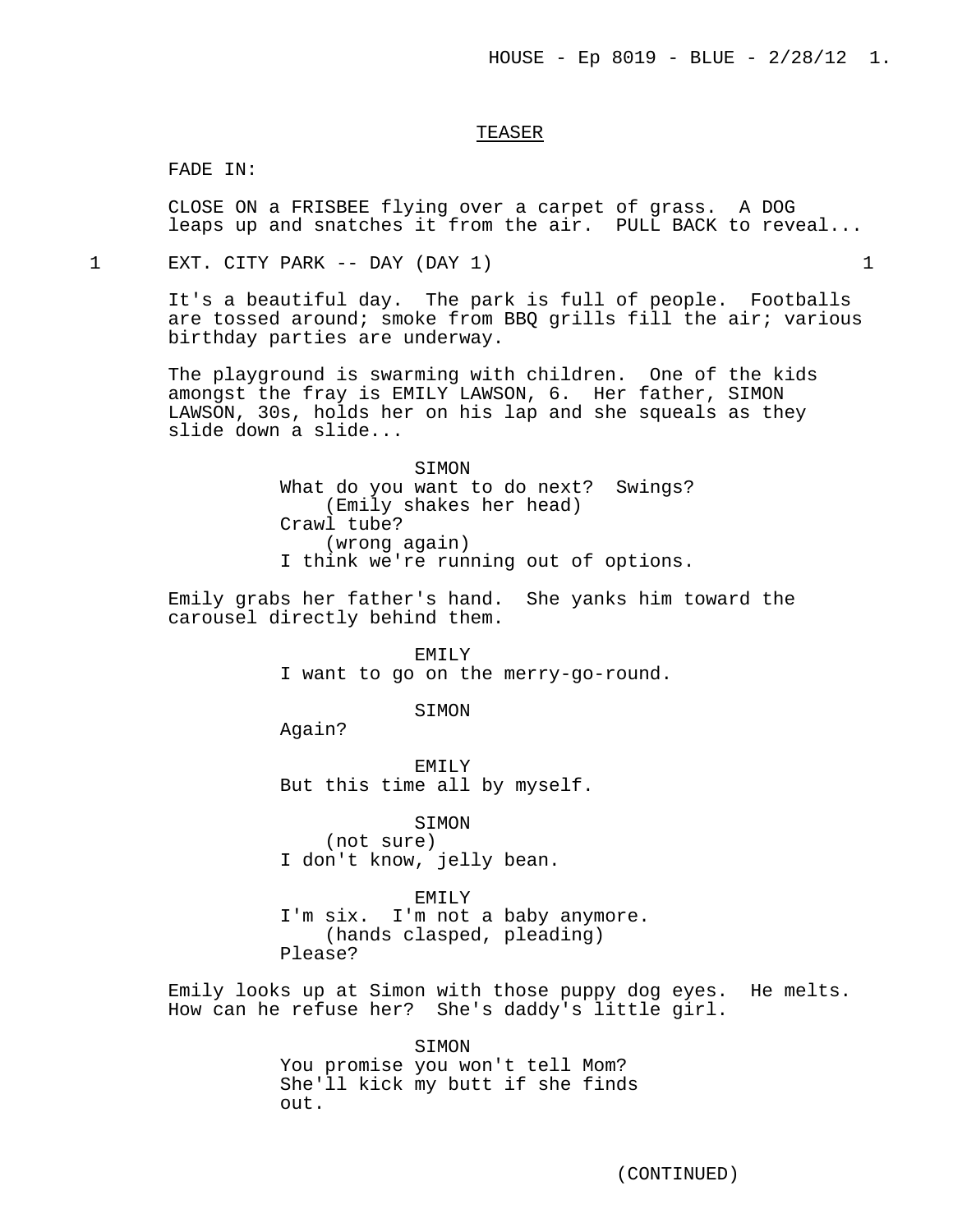## EMTI<sub>V</sub>

Pinky swear.

Father and daughter complete the solemn "pinky swear" ritual.

Simon hands the CAROUSEL OPERATOR a few dollars as Emily races over to the ride.

The carousel has clearly seen better days. The intricately carved wooden horses are cracked with age and layers of flaking paint. It's mostly empty except for a HALF DOZEN CHILDREN and a FEW PARENTS. Emily climbs up on her favorite mount and waves to her father.

> SIMON Remember to hang on tight.

#### EMILY

I will!

The carousel lurches to life as an ancient Stinson Band Organ croaks out CALLIOPE MUSIC. Emily is beaming as she moves forward. The speed increases until the horses are whirling by at full gallop. Simon raises a camcorder to capture this historic event.

VIDEO CAMERA POV

We see Emily as she whirls past, laughing. The lens zooms in tighter for the next pass... but this time Emily's not laughing. She's wiping at a trickle of blood running from her nose.

RESUME SCENE

Simon lowers the camera, a look of concern on his face. Emily's horse passes by again. It's riderless now, she's completely vanished from view.

> **STMON** Stop the ride! My daughter fell off!

Simon races towards the still spinning carousel and leaps onto the moving platform. He lands with a crash as his video camera flies off and bounces across the pavement. He gets up, his wrist in obvious pain, and makes his way back towards Emily's horse.

MOVING WITH SIMON as he weaves between the horses. Their carved faces and expressions seem ominous now... almost Lovecraftian. Their mouths open with silent screams. Their dead black eyes wide with what could be perceived as horror.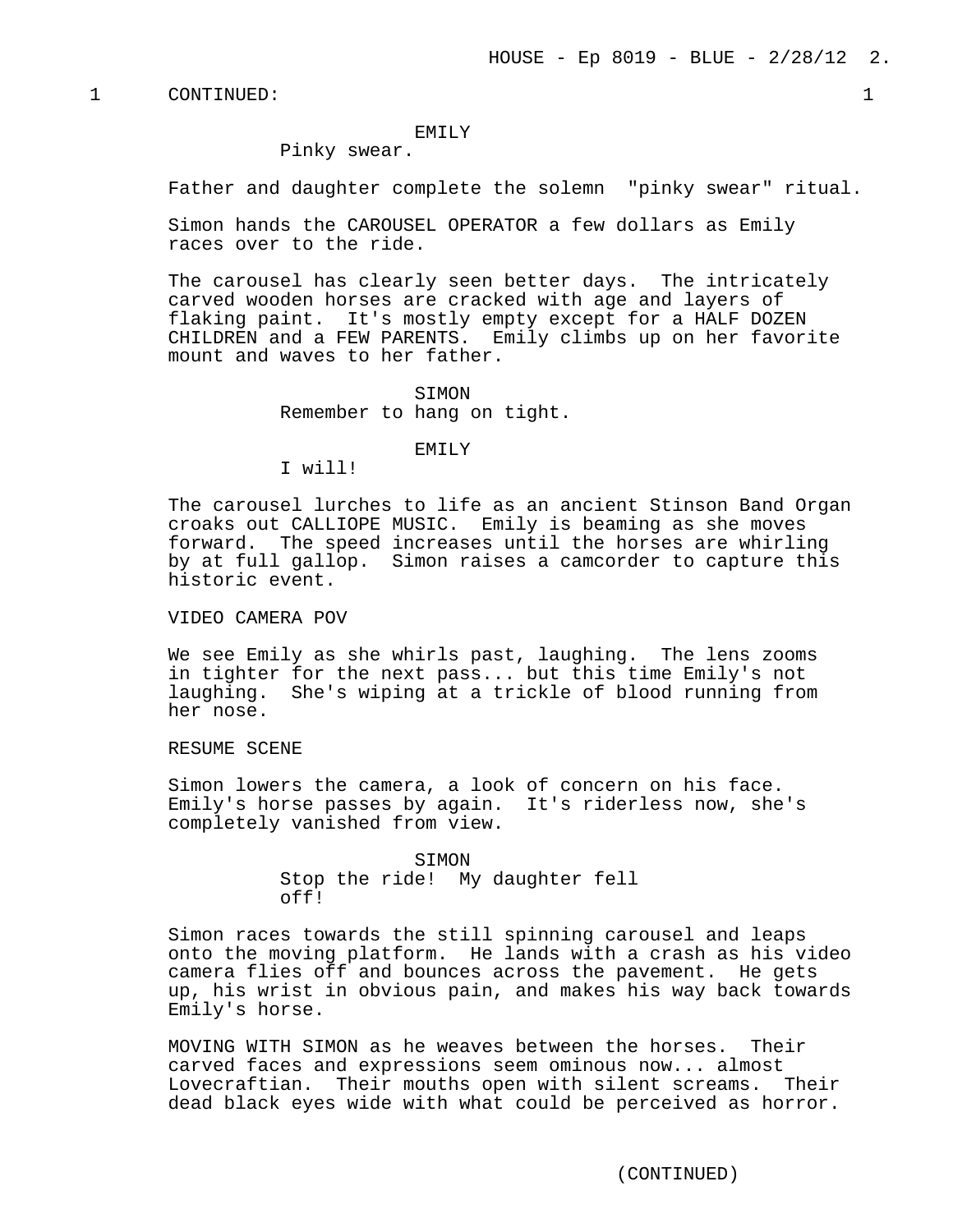SIMON (CONT'D) Emily! Where are you! Em!

Simon frantically searches and finally finds his daughter lying in the center of the carousel. She's unconscious. Blood flows from her nose and soaks the front of her shirt.

> SIMON (CONT'D) ...Oh my God. Baby...

Simon picks up his daughter as the ride finally grinds to a shuddering halt. He yells to the BYSTANDERS starting to collect along the fence.

> SIMON (CONT'D) Someone call nine-one-one! I don't think she's breathing!

Simon looks down at his daughter cradled in his arms, his face reflecting every parent's worst nightmare.

FADE OUT:

END OF TEASER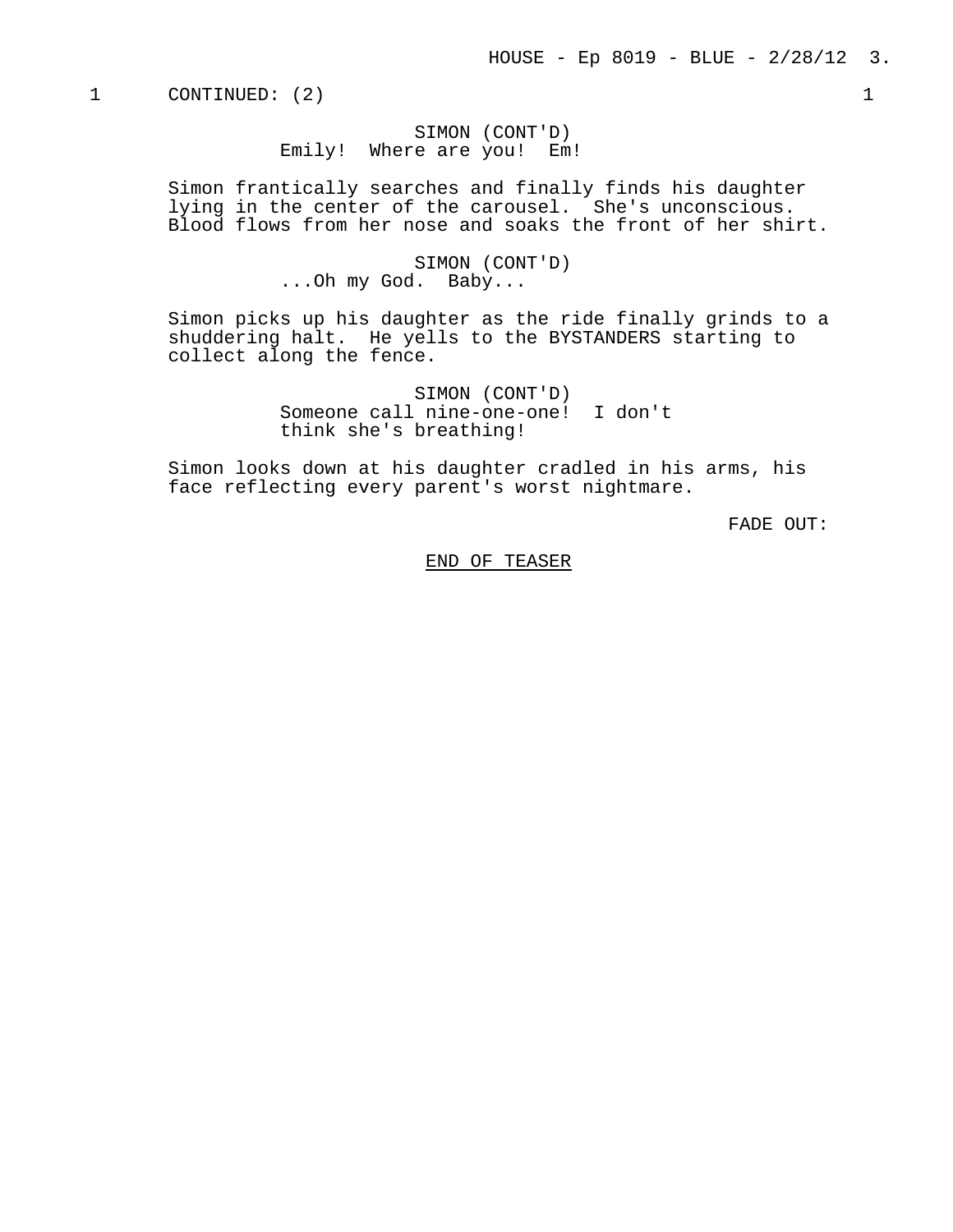## ACT ONE

FADE IN:

2 INT. UPSCALE HEALTH CARE CENTER - KONDO'S OFFICE -- DAY 2 (DAY 2)

CLOSE ON a PET SCAN OF A THYMOMA. The stamp on the bottom reads: Wilson, James, Stage II Thymoma. PULL BACK to reveal WILSON staring at the image on a light box as he strips down to his t-shirt.

He stands in a large, expensively decorated doctor's office. Diplomas and awards adorn the walls, the windows boast a stunning view of Manhattan.

> HOUSE (O.S.) Is that our precious little bundle of tumor?

Wilson turns around and sees HOUSE entering the room with his backpack. Wilson's shocked he's there.

> HOUSE (CONT'D) (re: tumor) They grow up so fast, don't they.

Wilson turns the light box off.

WILSON (anticipating how he knew) Foreman?

HOUSE (should have thought of that) Would have been easier. (off Wilson) I followed you.

WILSON

(annoyed) Didn't occur to you that that might mean... I don't want you involved in my cancer treatment.

HOUSE I'm not here as a doctor, but as a towering pillar of strength.

WILSON Be a pillar in the parking lot.

Wilson starts to escort House toward the door but House shakes free.

(CONTINUED)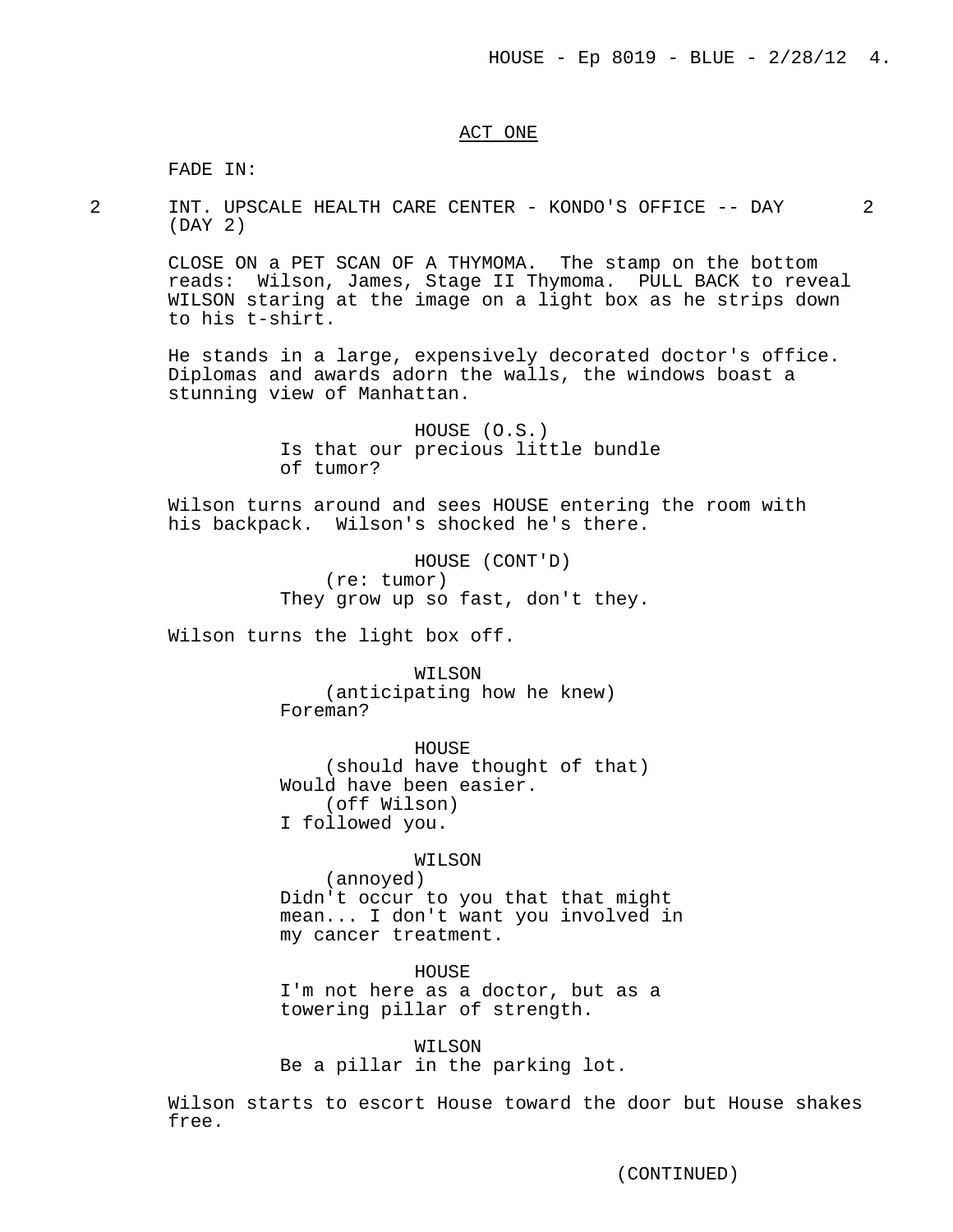HOUSE

No. (off Wilson) How many times have I told you to leave me alone and you still made yourself a pain in the ass. (off Wilson, a friend) I owe you.

Wilson knows House is trying to do the right thing...

HOUSE (CONT'D) (sincere) My word, not a medical word.

WILSON ...Realizing I'm most likely going to regret this: Alright, you can stay.

House reaches into his backpack and removes a "pocket bar". He starts making a tropical style drink.

> HOUSE (off Wilson's look) My best friend has cancer. Cut me some slack.

House adds a tiny cocktail umbrella to his drink.

HOUSE (CONT'D) Plus it's spring break; I'm on vacation. (off Wilson's physique) Of course looking at you now, I can tell the wet t-shirt contest is probably going to suck.

Off Wilson, already regretting letting House stay...

3 INT. HOUSE'S OUTER OFFICE -- DAY 3

CLOSE ON a stack of case files. PULL BACK to reveal CHASE, TAUB, ADAMS and PARK sitting at the table, each holding a different file in their hands, searching for their next case.

> TAUR House taking time off is a bad sign.

ADAMS A bad sign? You think the apocalypse is coming because House wants to be there for Wilson?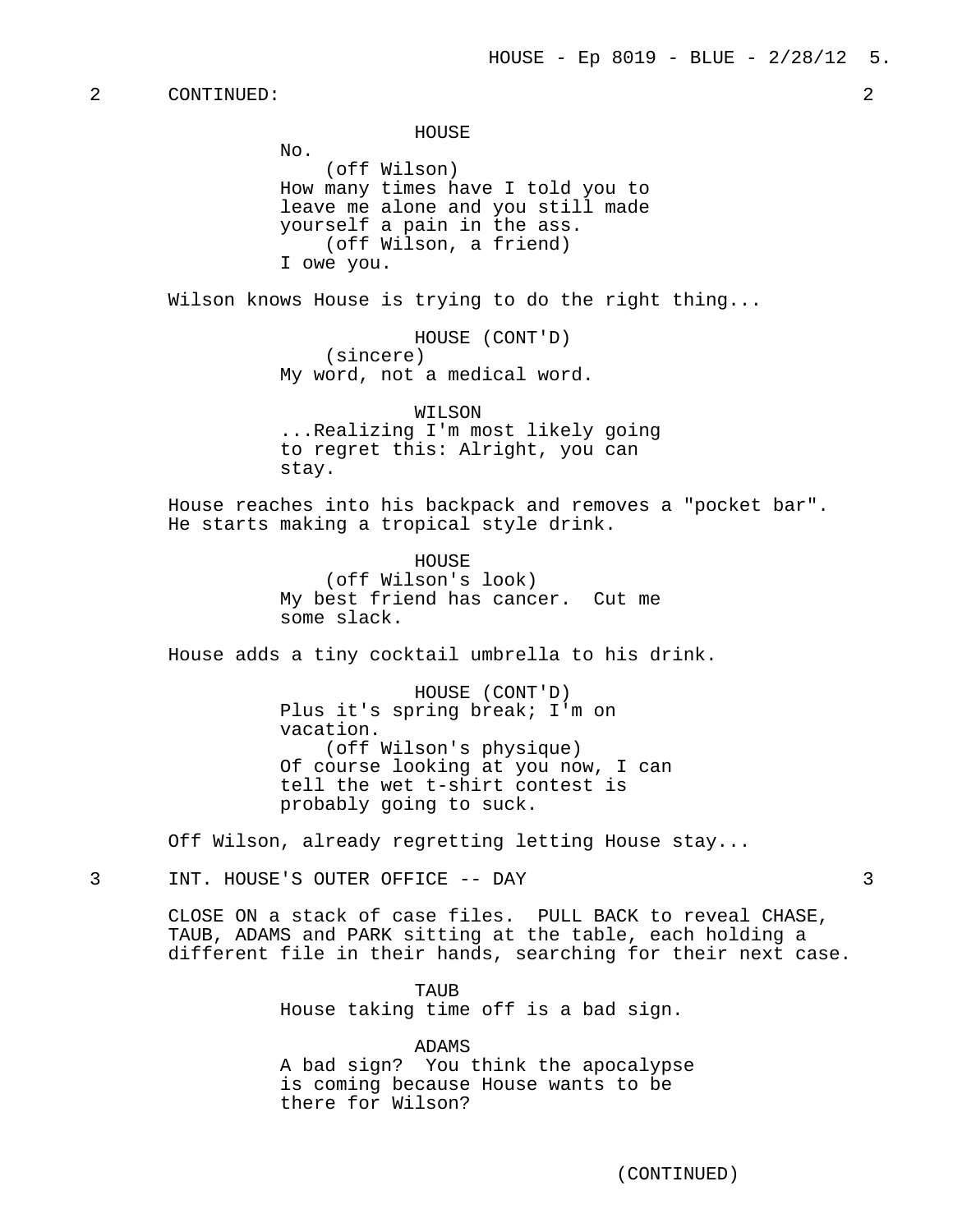TAUR

Yeah. (off Adams) You're new.

CHASE House needs the constant stimulation of solving medical mysteries to keep from self-destructing.

Adams considers, sees his point.

FOREMAN enters with a case folder and a FEMALE DOCTOR, ELIZABETH LAWSON, 30's. She's wearing a lab coat and carrying a cardboard box packed with medical files and a laptop.

#### FOREMAN

You've got a case. Six-year-old with a nose bleed and breathing problems. She was born with a rare mutation of A-T.

## ELIZABETH

Emily has a unique variant in both of her ATM genes. Her disorder mimics A-T, but not all of the symptoms.

Foreman hands out copies of the case file.

#### FOREMAN

Doctor Lawson is a developmental geneticist attached to JHU and an expert on the girl's condition.

Chase notices on the file...

CHASE Dr. Elizabeth Lawson. (then re: file) Emily Lawson...

The team reacts.

ELIZABETH (understands their concern) I'm here as a doctor; not a mother.

A beat, the team seems to accept this with some trepidation. They look over the patient file for a beat, then...

> TAUB Nose bleeds and breathing problems are common symptoms of Ataxia telangiectasia.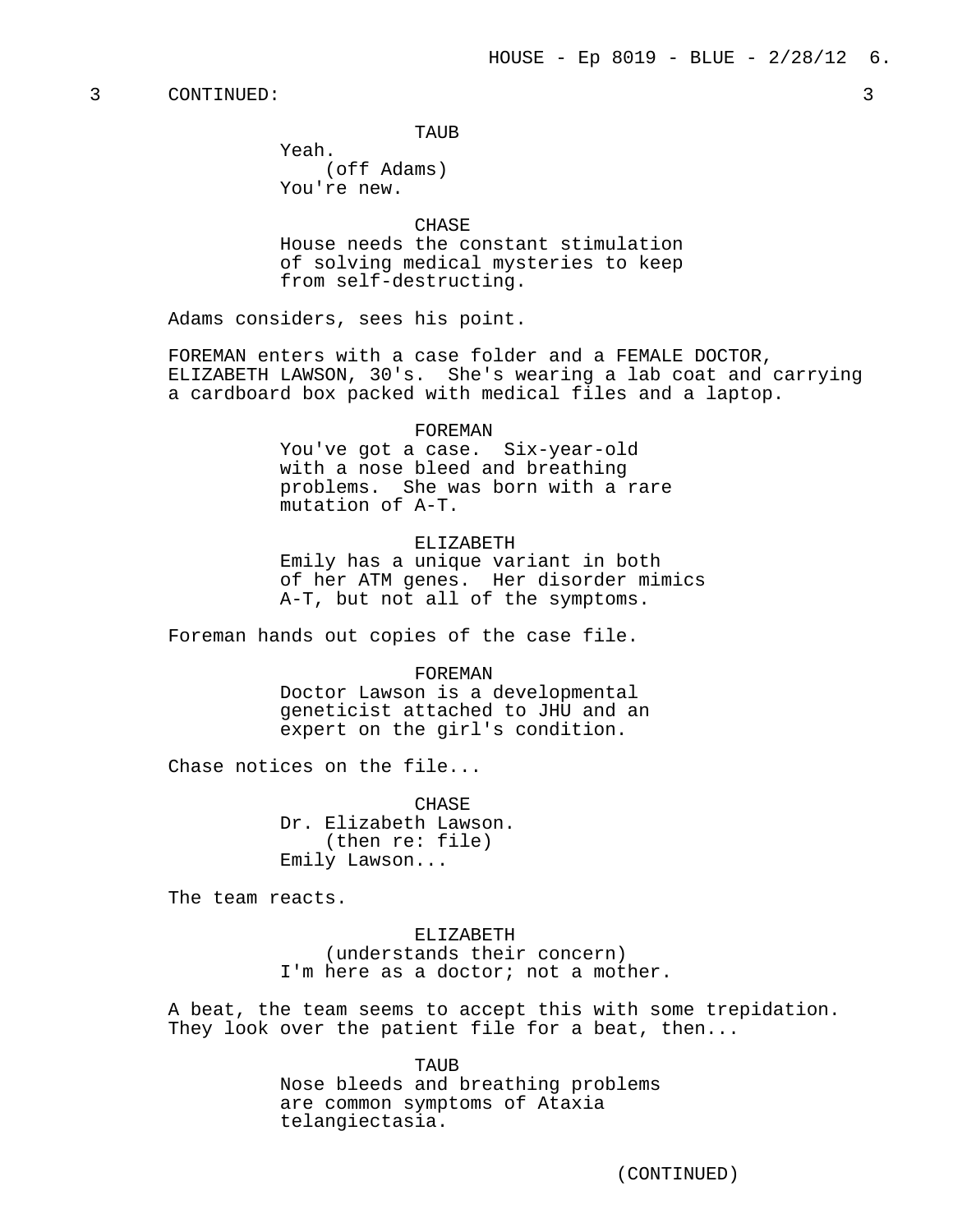PARK We could just be seeing the natural progression of--

# ELIZABETH

(forceful, abrupt) It's not. A-T patients have a life expectancy in their twenties. Emily is only six. It's something else.

Elizabeth opens up her medical files and pulls out a chart.

ELIZABETH (CONT'D) (proving it) I examined her lungs two days ago. They were functioning normally.

## ADAMS

(off file) It says she fell off a carousel. Head trauma could--

ELIZABETH If the diagnosis was simple I wouldn't need you people.

The team reacts, a bit put out...

ELIZABETH (CONT'D) (a beat, softer) I'm here because according to Eric, you're the best.

PARK We are. Have you considered Wegener's granulomatosis?

The team reacts, it's an excellent theory.

ELIZABETH (considers, then) ...It's a good fit. But she can't have x-rays. A-T makes her hypersensitive to ionizing radiation. I'll get her prepped for an MRI.

Elizabeth exits the room. All eyes go to Foreman.

CHASE Did we make that decision or did she?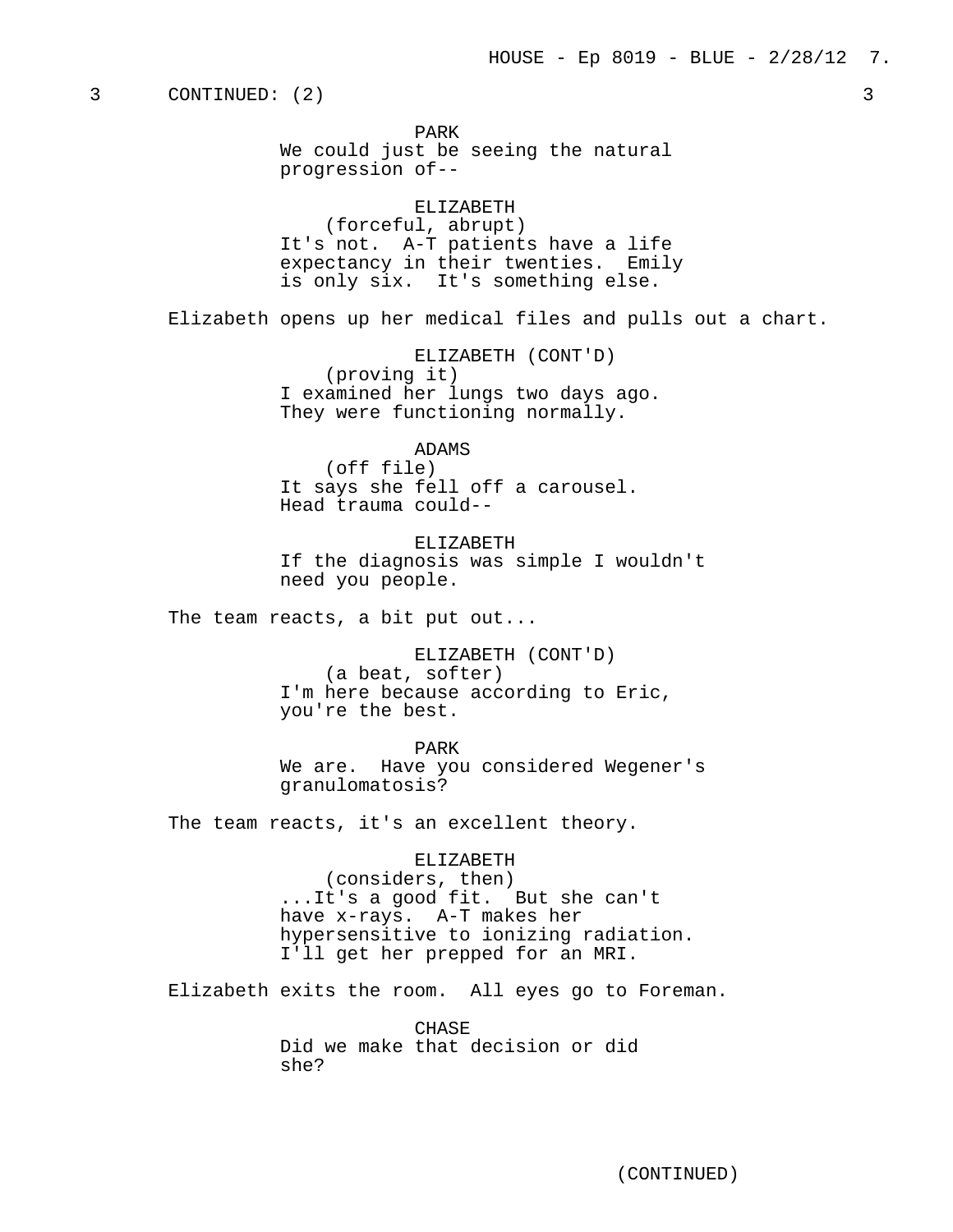#### FOREMAN

(was expecting this) She knows more about her daughter's genetic condition than any of you; she'll be an asset.

**CHASE** 

(pointed) Or she won't; Eric...

FOREMAN ...This isn't a request. Use her.

Foreman exits. Off the team...

4 INT. UPSCALE HEALTH CARE CENTER - KONDO'S OFFICE -- DAY 4

Wilson is buttoning up his shirt. House sits over in the corner, sipping his cocktail. DOCTOR MICHAEL KONDO, Asian, 40's, shoots House an uncomfortable look and finishes writing in Wilson's file.

> KONDO The tumor's spread into the surrounding tissue. We need to shrink it before we can remove it surgically.

> > WILSON

I'm more interested in exactly how you plan to do that, Mike.

## KONDO

We start conservative. Daily radiation treatment for three weeks. If it still hasn't shrunk enough after that, we add chemo to the--

WILSON

And if it still hasn't shrunk enough after that, I'm dead.

#### KONDO

You've got over a seventy five percent chance the radiation alone will be enough. (off Wilson)

Relax. We've caught this in time.

## WILSON

Catching it in time would have been before it invaded the tissue around my thymus. I want the radiation and chemo concurrently.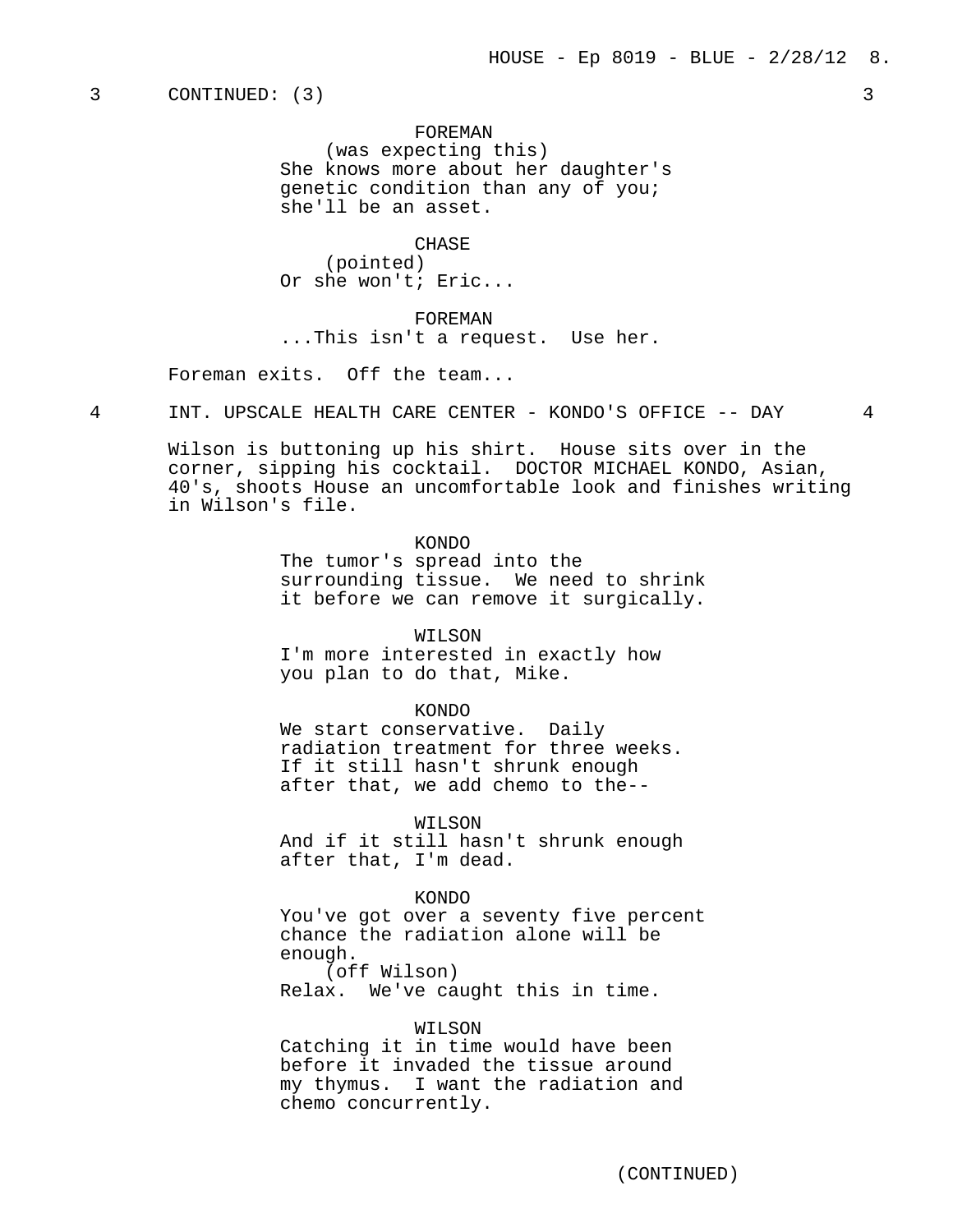Wilson looks over at House for a reaction. House is true to his word. He remains stone faced and silent.

> KONDO (bit surprised) Why stress out your immune system unnecessarily? Lets go with my plan. Radiation first and--

## WILSON

(rising) I'm gonna get a second opinion.

House perks up; as does Kondo--

KONDO

You're serious? I've seen you recommend this exact same treatment dozens of times.

## WILSON

We're done here. I'll find a doctor with some actual balls.

Kondo looks shocked. Wilson exits.

House gets up to follow. Kondo stops him.

KONDO

You need to talk to your friend. (off House's look) He's embarrassing himself. A doctor should be able to handle his own illness with a little more dignity.

HOUSE I agree with Wilson.

KONDO My recommended treatment is sound.

## HOUSE

I was talking about the ball-less part. Explains the office.

House exits. Off Kondo, fuming, as he stands in his opulent office.

5 INT. EMILY'S PATIENT ROOM -- DAY 5

Emily's in bed asleep, her arms wrapped around her favorite old stuffed teddy bear. Elizabeth and Simon are quietly fighting on the other side of the room.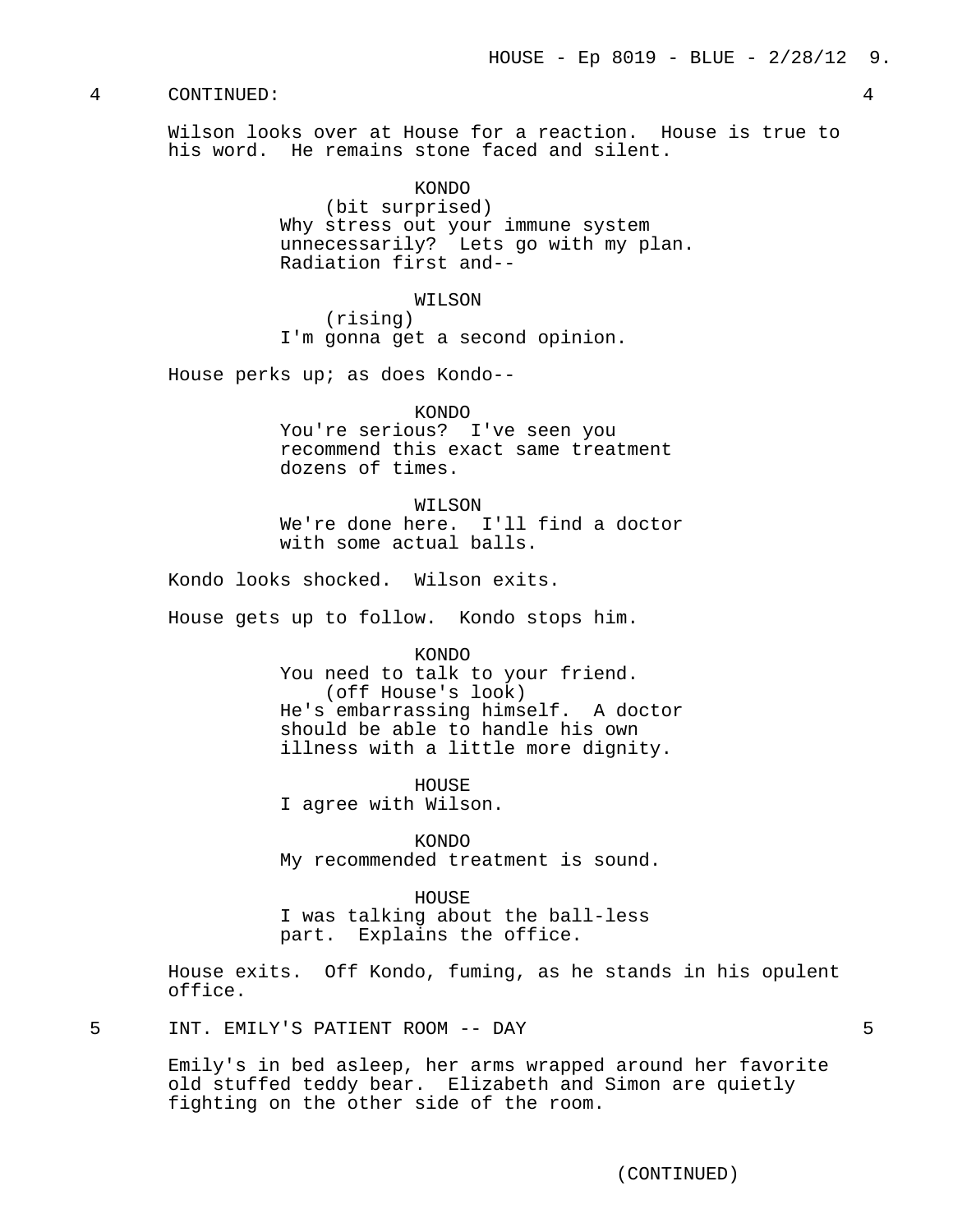#### SIMON

It was a merry-go-round. She's a kid, Liz. We were having fun. You should try it sometime.

ELIZABETH Fun? She's six; not you. You know she has balance issues--

Taub CLEARS HIS THROAT. The couple turn to see Taub and Adams who have just entered.

> ELIZABETH (CONT'D) This is... Emily's father, Simon. He was with her when the symptoms occurred.

**STMON** (defensive) I had her all week; she was fine--

TAUB We could come back...

ELIZABETH No need. Patient's ready for transport.

Taub and Adams, share a look: "patient"? Elizabeth walks over to Emily and gently wakes her.

> ELIZABETH (CONT'D) Wake up, sleepy head.

As Emily rubs her eyes, waking up, Elizabeth reaches in her lab coat pocket and pulls out a PLUSH PENGUIN.

> ELIZABETH (CONT'D) I saw it in the gift shop. I know how much you like them.

Emily looks down at the stuffed penguin, and smiles awkwardly.

EMILY

Thanks.

ELIZABETH They're going to take you for an MRI now.

ADAMS (to Emily) It means Magic Really cool Images.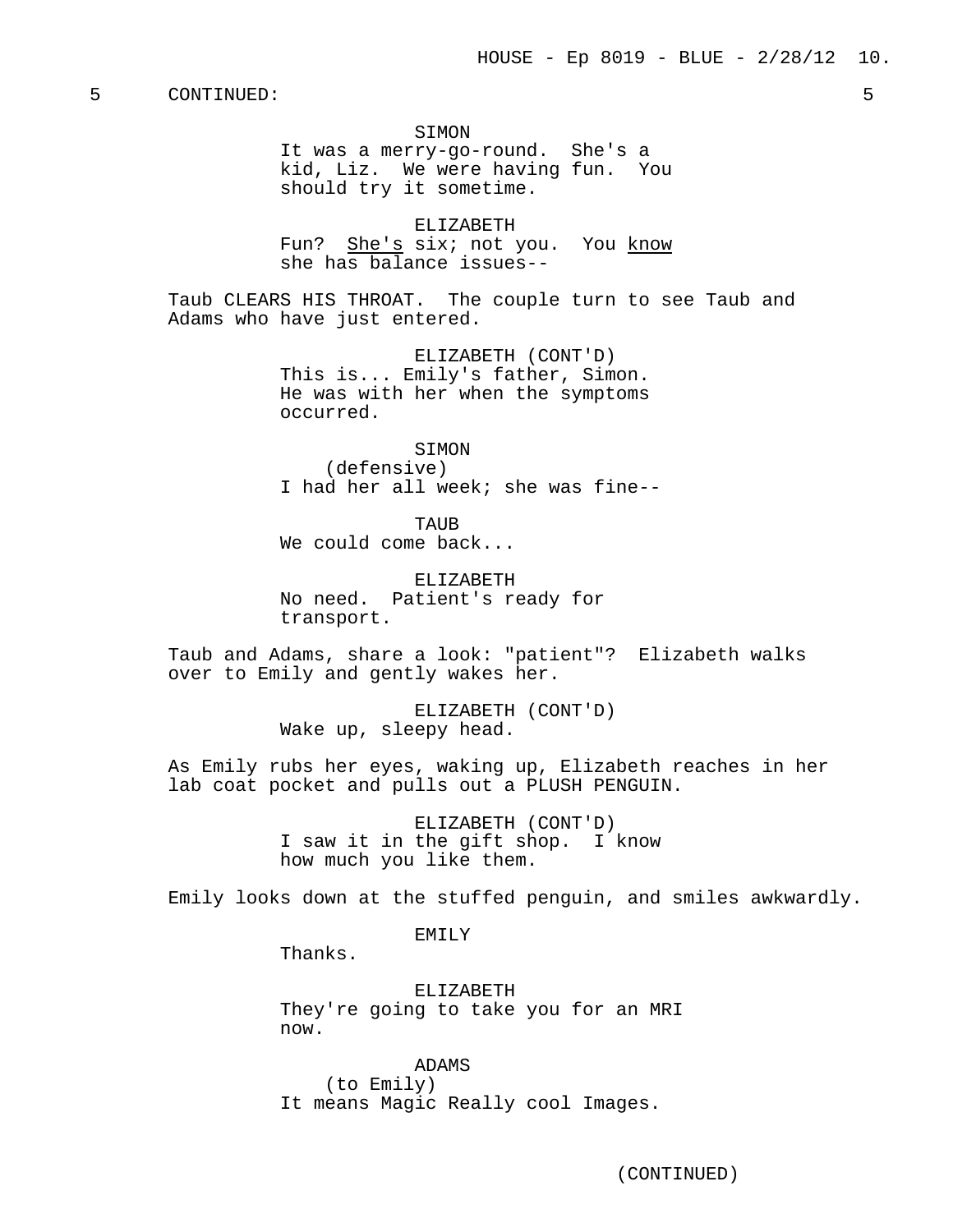EMTI<sub>Y</sub> I thought it stood for magnetic resonance imaging?

SIMON (off Adams) ...We've spent a lot of time in hospitals.

Off Taub and Adams, feeling for the little girl...

## 6 INT. DOCTORS' LOUNGE -- DAY 6

CLOSE ON a wooden, super-sized Battle Ship type game board. Red and white pegs designate a series of hits and misses. We can't see the playing field yet...

### HOUSE (O.S.)

B. Nine.

PULL BACK to reveal House and Wilson sitting across a table from each other playing "Battle Shooters." It's just like the game Battle Ship, but much larger and the ships are filled with shot glasses. If you get hit, you drink.

> WILSON Hit. And I hate you. (takes a shot, then) I'm done.

HOUSE I sunk your battle ship?

WILSON No. I think I'm going to puke.

Wilson closes his Battle Shooters case. They both notice NURSE JEFFREY sitting on the lounge couch. He's glaring at them from over the top of his magazine.

> HOUSE You never saw two guys on spring break playing Battle Shooters before?

NURSE JEFFERY Just wondering what Doctor Foreman would say if he knew you were drinking in the hospital.

HOUSE The same thing he'd say if he knew a nurse was hiding in the doctors' lounge.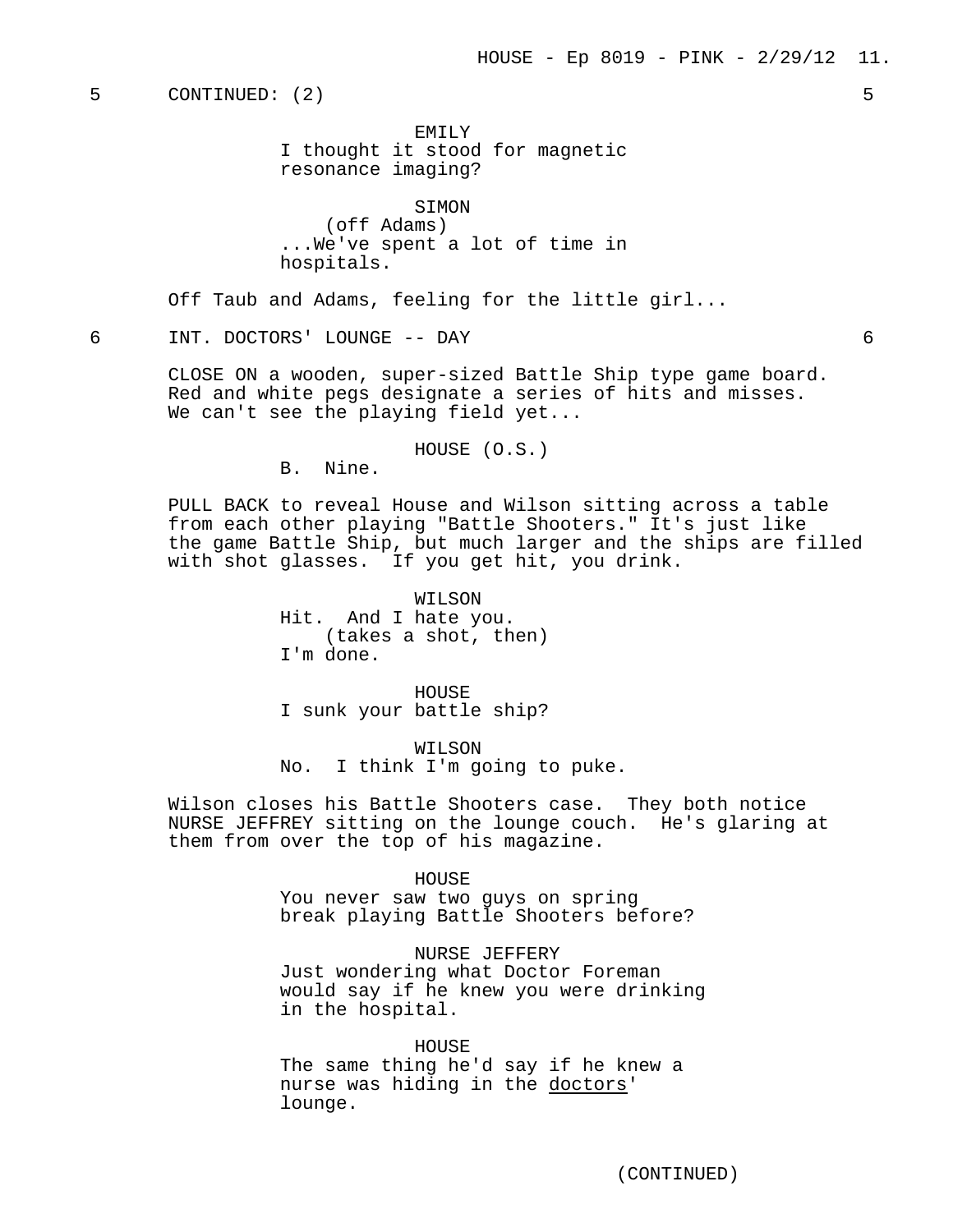NURSE JEFFERY (excellent point) Fair enough.

Nurse Jeffrey returns to reading his magazine.

#### HOUSE

Now that you're sufficiently buzzed... (off Wilson's look - what?) What's the real reason you freaked out on Kondo? You scared, in denial? What are the stages of irrationality in cancer patients--?

WILSON

I know you get confused when people think you might be wrong but it's not considered freaking out when a patient asks for a second opinion.

HOUSE

Here it is. Kondo's right. You should be in radiology right now.

WILSON Well done. You almost kept your word for a full two hours.

#### HOUSE

Every day you wait, our pal Toomie's growing larger in your chest. You want to live, stop screwing around and do something about it.

Wilson stands.

WILSON

Good idea. I think I'll start with spending spring break on my own.

Wilson exits. Off House, watching him go...

7 INT. RADIOLOGY - MRI & CONTROL ROOM -- DAY 7

Taub and Adams sit in front of the controls. Emily's face is on the monitor.

> TAUB I thought it stood for Magic Really cool Images too.

Adams shoots him a look, then turns on the speaker.

(CONTINUED)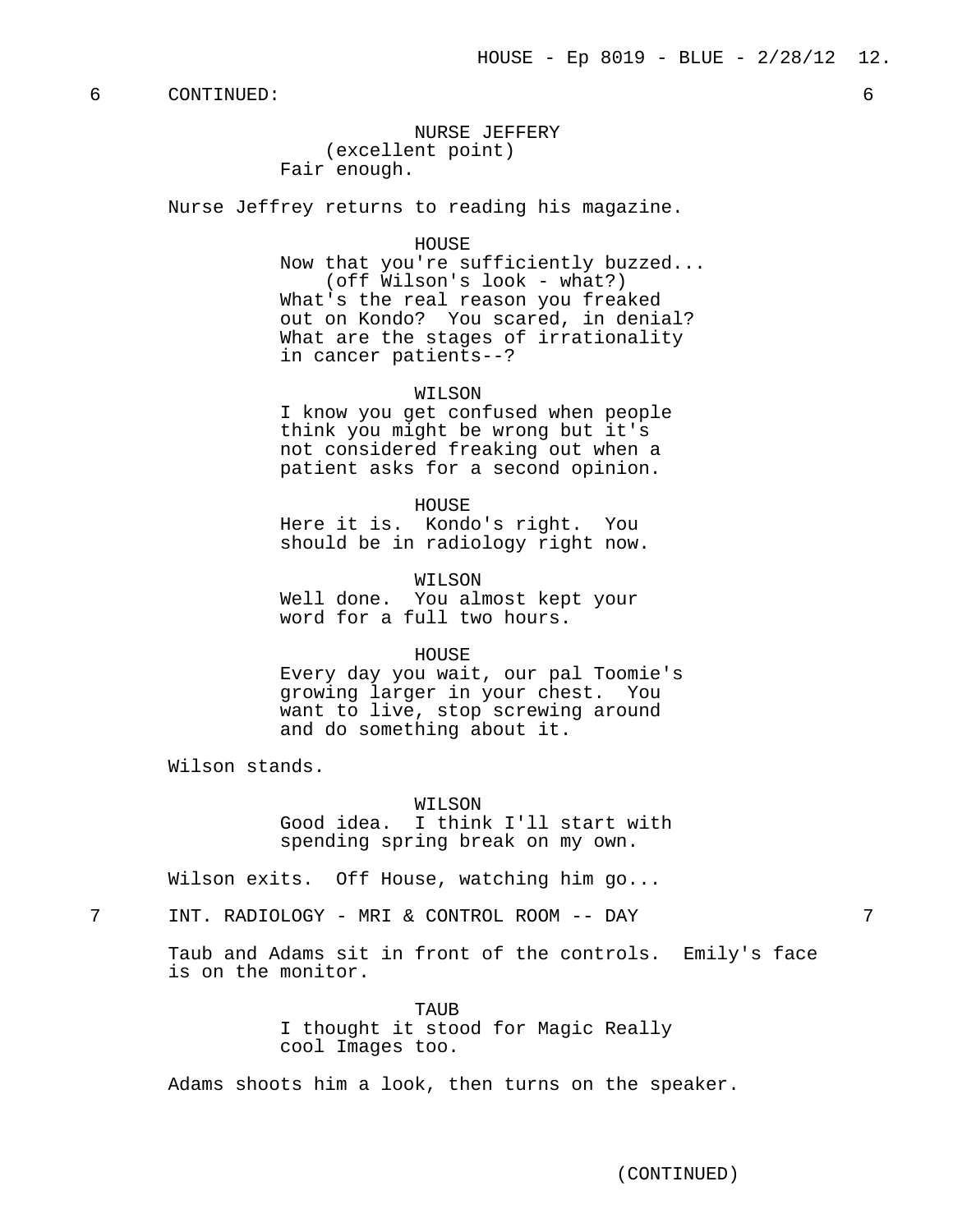ADAMS How you feeling in there, Emily?

EMILY Good. I guess.

ADAMS Something wrong?

EMILY I was only pretending to be asleep.

Taub and Adams react, Emily heard her parents arguing.

EMILY (CONT'D) You think that's dishonest?

ADAMS ...That's, um, that's...

Adams looks at Taub, how the hell do you answer that? Taub takes the microphone.

TAUB

My daughters do that too, but they know that sometimes when it seems like Mommy and Daddy are fighting, it's really only because they're worried about you.

Emily nods, content with the answer.

TAUB (CONT'D) (pleased with himself) I've got a mug; says 'world's best dad'.

EMILY ...And does your wife ever want a divorce?

Adams gives Taub a look. Then he speaks into the mic again.

TAUB No. Everything's fine at home. Hold still now. No more talking.

Adams shoots him a look.

ADAMS (waits a beat, then)

What do you think of her mother?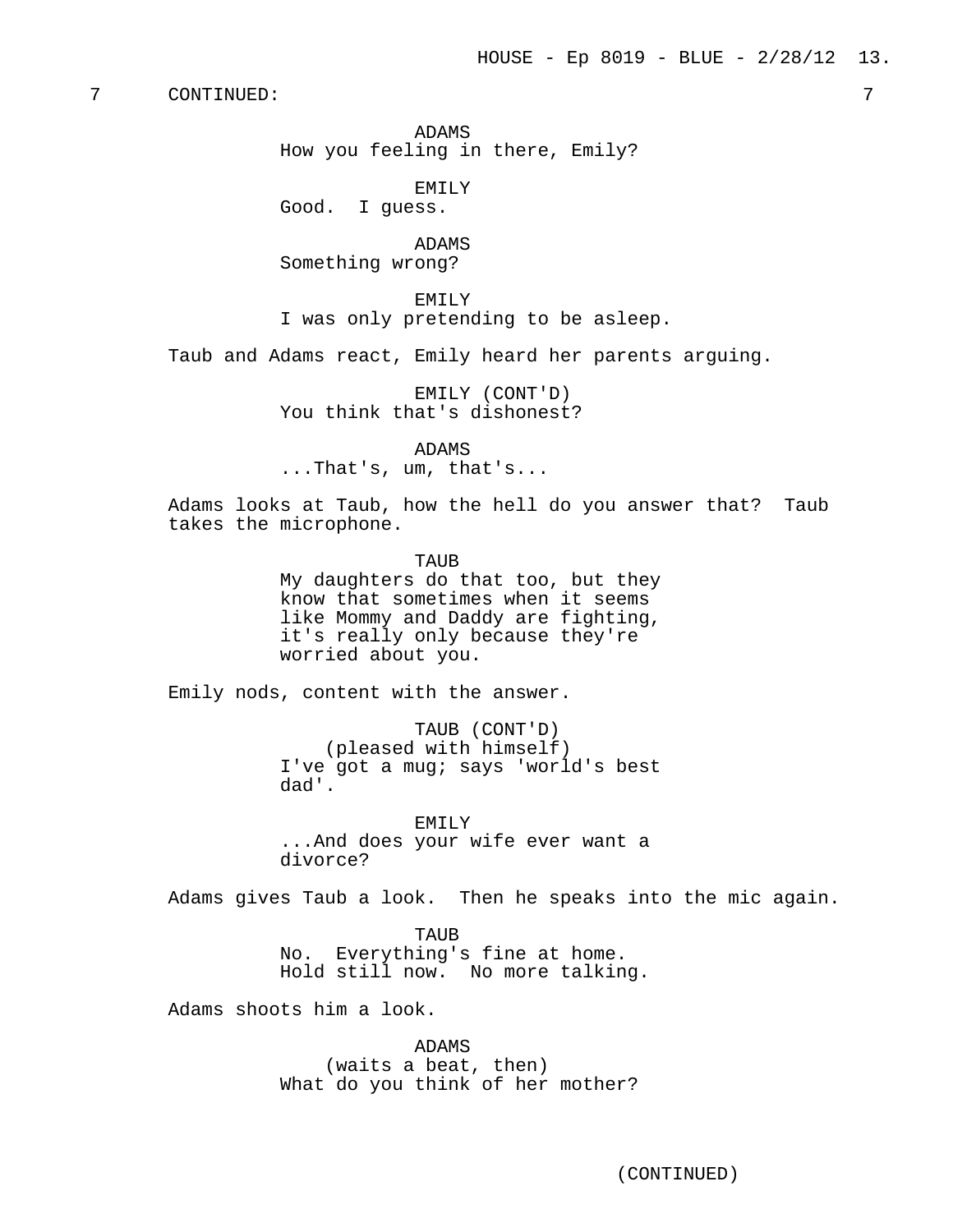TAUR

She's saved us a bunch of time we would have wasted testing for things the kid doesn't have.

Taub types on the keyboard. Imagery of Emily's lungs starts to appear on screen.

## ADAMS

(this is weird) And she called her daughter "the patient".

TAUB She called her "the patient" to us. And she has to be emotionally detached to stay objective.

ADAMS Do you think that's possible?

He glances at that little face looking a little uncomfortable on the monitor...

> TAUR If my kids were born with an expiration date... (genuine) I don't have a clue how I'd react...

Emily lets out a CRY OF PAIN inside the MRI.

EMILY (over the speaker) It hurts so much!

Taub and Adams rush into the room.

8 INT. RADIOLOGY - MRI ROOM -- CONTINUOUS 8

Taub and Adams move over to the MRI and extract the tray. Emily slides out of the machine with tears in her eyes.

> TAUB Where does it hurt?

EMILY I want my daddy! Where's my daddy!